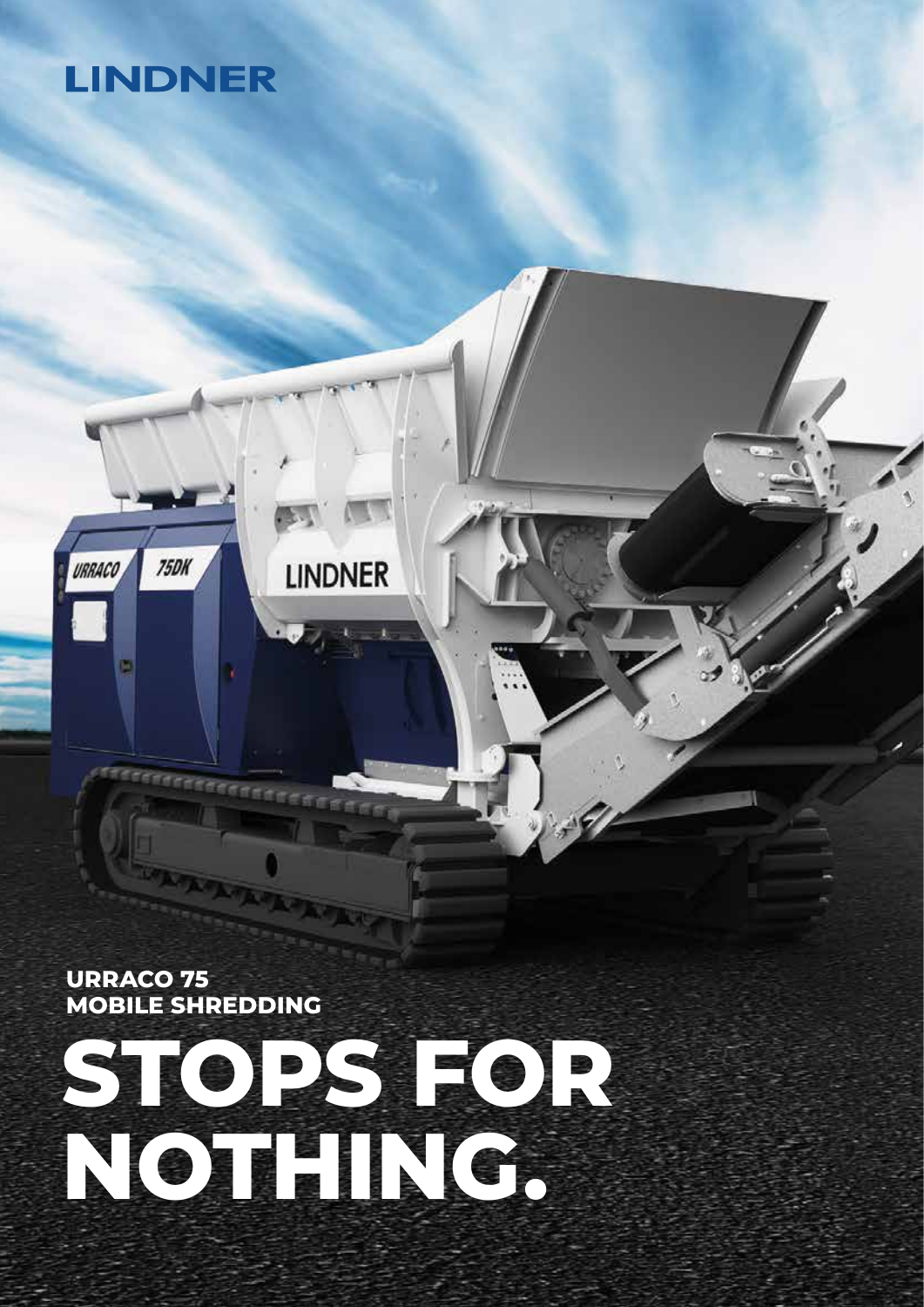**1.**

**2.**

**3.**

**4.**

**5.**

**6.**

LINDNER

#### **1. ROBUST TWIN-ROTOR CUTTING SYSTEM**

Incredibly productive thanks to aggressive intake and synchronous running of the shafts.

Adapts perfectly to the material thanks to shaft pairs available in different designs.

Maximum resistance with our fully welded crushers, rippers, scrapers and breaker bars.

**Efficient shredding with our** 375 hp diesel engine from Scania. Complies with all exhaust gas regulations thanks to our stateof-the-art SCR system.

#### **2. POWERFUL DIESEL ENGINE**

High throughput thanks to the self-regulating hydrostatic drive.

Safe operation owing to the lightning speed automatic detection of non-shreddables.

Simple operation and parametersetting thanks to the intuitive touchscreen

Particularly long service life ensured by an ideal interaction between the engine and the hydraulics.

### **3. PROVEN MOBILE HYDRAULICS**

Low dust emissions due to hydraulic height-adjustable conveyor belt, which can be even adjusted during operation.

Separate ferrous metals with optional integrated over-belt magnet.

Effective shredding even of difficult materials with a torque of up to 240,000 Nm.

#### **4. EASY-TO-USE CONTROL**

user interface.

Convenient shredder operation from the wheel loader with our customisable



Consistent output with our smart double

remote control. Easy manoeuvring of tracked machines thanks to the joystick remote control.

#### **5. WELL-ENGINEERED MATERIAL FEED AND DISCHARGE SYSTEMS**

tilting hopper system.

## **6. MADE-TO-MEASURE CHASSIS**

Easy transport and raising and lowering of the machine with standard hook-lift

trucks (U75D).

Easy placing on the ground with wheel

Full mobility on-site thanks to tracked





axle and drawbar.

chassis (U75DK).

# **WINS HANDS DOWN.**







# **GIVES YOU ALL THE ADVANTAGES OF MOBILE SHREDDING WHILE BEING EXTREMELY COMPACT:**

Robustly engineered and equipped with a powerful engine, the Lindner Urraco 75 shreds even difficult materials. Depending on the degree of mobility needed, the machine is available in two chassis versions: either with a wheel axle and tow bar, suitable for hook-lift transport and easy placing on the ground, or with a heavy tracked chassis for full mobility on site. Enjoy powerful shredding in an extremely compact form.

## **ONLY LINDNER CLIENTS CAN TRULY SAY:**